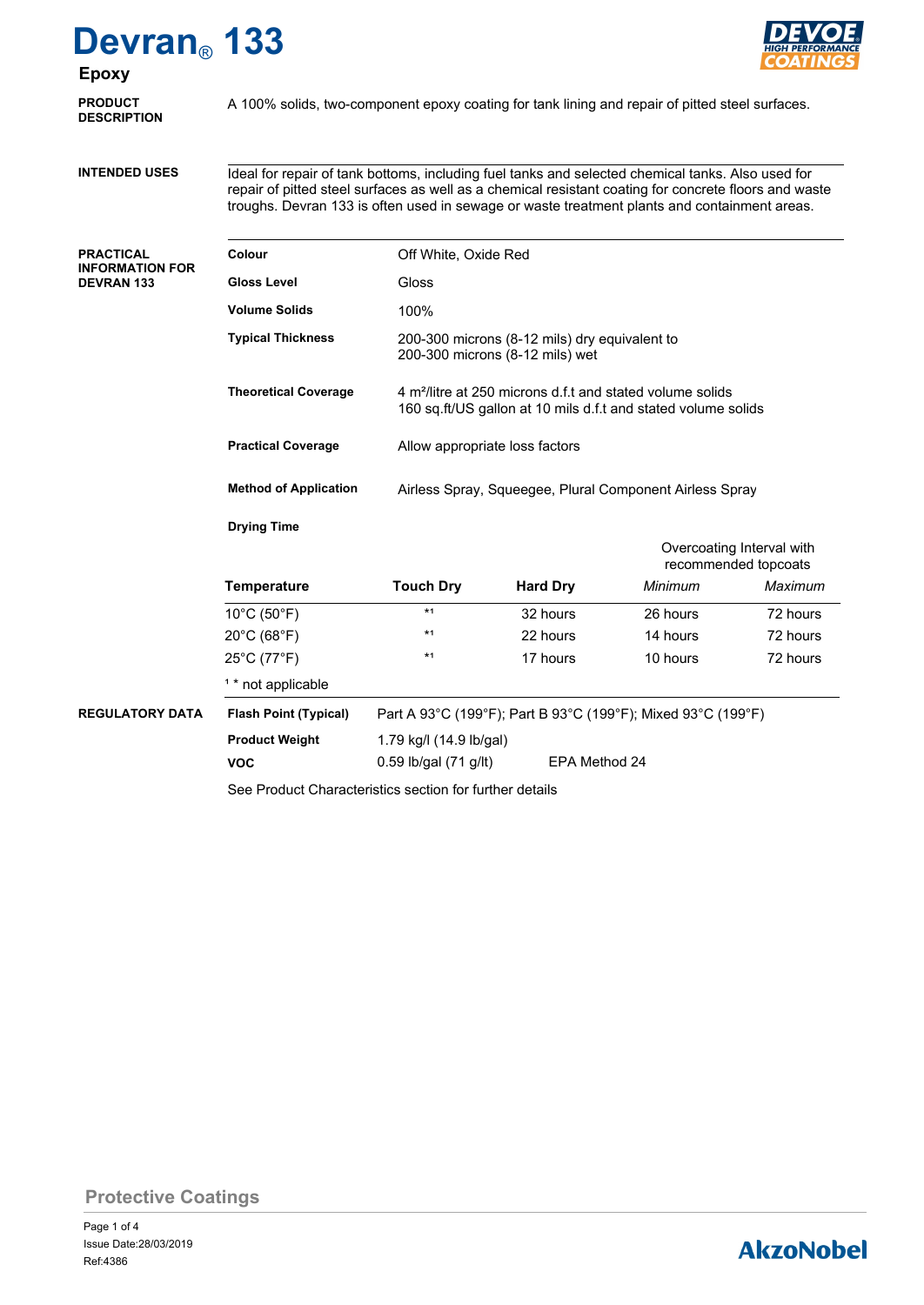# **Devran**® **133**



## **Epoxy**

**SURFACE PREPARATION** All surfaces must be sound, dry, clean, free of oil, grease, dirt, mildew, curing compounds, loose and flaking paint and other foreign substances.

#### **New Surfaces:**

Abrasive blast to near-white metal surface cleanliness in accordance with SSPC-SP10 or ISO8501- 1:2007 Sa2.5. Blast profile on steel should be 38 - 63 microns (1.5-2.5 mils) in depth and be of a sharp, jagged nature as opposed to a "peen" pattern (typically obtained in shot blasting).

#### **Concrete Floors, Poured Concrete:**

Cure at least 30 days. Acid etch or abrasive blast slick, glazed concrete or concrete with laitance. Prime with Pre-Prime 167 or Devran 133.

#### **Previously Painted Surfaces**

Devran 133 may not be applied to existing coatings. All coatings must be removed and substrates treated as for New Surfaces.

| <b>APPLICATION</b> | <b>Mixing</b>                                   | Material is supplied in two containers as a unit. Always mix a complete unit<br>in the proportions supplied. Once the unit has been mixed it must be used<br>within the working pot life specified.                                                                                      |                                             |         |                                                                                                                                                                                                                                                                                                                                                                                    |  |  |
|--------------------|-------------------------------------------------|------------------------------------------------------------------------------------------------------------------------------------------------------------------------------------------------------------------------------------------------------------------------------------------|---------------------------------------------|---------|------------------------------------------------------------------------------------------------------------------------------------------------------------------------------------------------------------------------------------------------------------------------------------------------------------------------------------------------------------------------------------|--|--|
|                    |                                                 | (1)<br>Agitate Base (Part A) with a power agitator.<br>Combine entire contents of Initiator (Part B) with Base (Part A)<br>(2)<br>and mix thoroughly with power agitator.                                                                                                                |                                             |         |                                                                                                                                                                                                                                                                                                                                                                                    |  |  |
|                    | <b>Mix Ratio</b>                                | 4 part(s) : 1 part(s) by volume                                                                                                                                                                                                                                                          |                                             |         |                                                                                                                                                                                                                                                                                                                                                                                    |  |  |
|                    | <b>Working Pot Life</b>                         | $10^{\circ}$ C (50 $^{\circ}$ F)<br>2 hours                                                                                                                                                                                                                                              | $20^{\circ}$ C (68 $^{\circ}$ F)<br>2 hours |         | $25^{\circ}$ C (77 $^{\circ}$ F)<br>2 hours                                                                                                                                                                                                                                                                                                                                        |  |  |
|                    | <b>Plural Component</b><br><b>Airless Spray</b> | Recommended                                                                                                                                                                                                                                                                              |                                             | details | See Product Characteristics section for further                                                                                                                                                                                                                                                                                                                                    |  |  |
|                    | <b>Airless Spray</b>                            | Recommended                                                                                                                                                                                                                                                                              |                                             | details | Tip Range 0.58-0.73 mm (23-29 thou)<br>Total output fluid pressure at spray tip not less<br>than 207 kg/cm <sup>2</sup> (2944 p.s.i.)<br>See Product Characteristics section for further                                                                                                                                                                                           |  |  |
|                    | <b>Thinner</b>                                  | Do not thin                                                                                                                                                                                                                                                                              |                                             |         |                                                                                                                                                                                                                                                                                                                                                                                    |  |  |
|                    | <b>Cleaner</b>                                  | T-10 Thinner                                                                                                                                                                                                                                                                             |                                             |         | In the SCAQMD region, use T-0 Thinner or other<br>solvent in compliance with local VOC and air<br>quality regulations.                                                                                                                                                                                                                                                             |  |  |
|                    | <b>Work Stoppages</b>                           | Do not allow material to remain in hoses, gun or spray equipment.<br>Thoroughly flush all equipment with T-10 Thinner. Once units of paint have<br>been mixed they should not be resealed and it is advised that after<br>prolonged stoppages work recommences with freshly mixed units. |                                             |         |                                                                                                                                                                                                                                                                                                                                                                                    |  |  |
|                    | <b>Clean Up</b>                                 | appropriate regional regulations/legislation.                                                                                                                                                                                                                                            |                                             |         | Clean all equipment immediately after use with T-10 Thinner. It is good<br>working practice to periodically flush out spray equipment during the course<br>of the working day. Frequency of cleaning will depend upon amount<br>sprayed, temperature and elapsed time, including any delays. All surplus<br>material and empty containers should be disposed of in accordance with |  |  |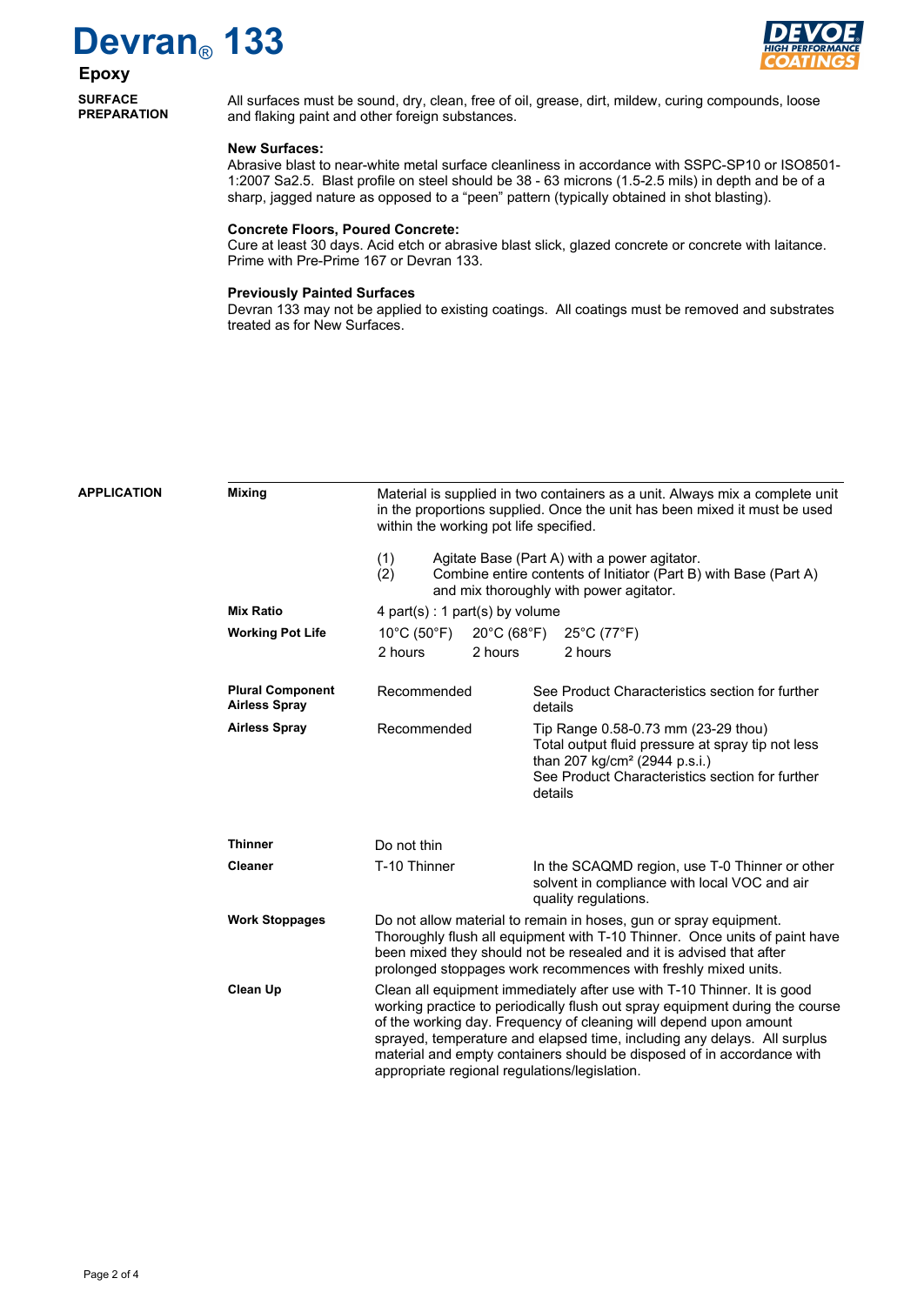# **Devran**® **133**



**Epoxy PRODUCT CHARACTERISTICS**

Advantages:

- Excellent chemical, solvent and water resistance

- Can be applied up to 1/2'' thick on horizontal surfaces

In common with all epoxies Devran 133 will chalk and discolour on exterior exposure. However, these phenomena are not detrimental to anti-corrosive performance.

Apply in good weather, when air and surface temperatures are above 10°C (50°F). Application below this temperature may compromise chemical resistance.

Optimum application properties and working life of the coating are obtained when the mixed components are at 77°F (25°C) and every effort should be made to keep material to this temperature.

Devran 133 can be applied to floors and decks with a spreader, squeegee or roller. If air entrapment is encountered, use a "porcupine" or another type of air release roller tool.

Where plural component airless spray equipment is used, a 45 to 1 pump equipped with a 1:1 cylinder pump should be used. All plural component applications require a volumetric check of the mix ratio.

Where airless spray equipment is used, a 45:1 pump or larger is recommended. Ideally, fluid hoses should not be less than 3/8'' ID and not longer than 50 feet to obtain optimum results.

Although Devran 133 is solventless, good ventilation with dry air is required for the protection of the applicator, to prevent condensation and to obtain proper coating performance. Ventilation should be maintained throughout the cure period. Be sure the air in the lowest areas is constantly replaced with fresh, dry air. Longer curing times with ventilation are required if temperatures are lower than 25ºC (77°F).

Note: VOC values are typical and are provided for guidance purpose only. These may be subject to variation depending on factors such as differences in colour and normal manufacturing tolerances.

Devran 133 will normally be applied direct to metal and is not normally overcoated with any product other than itself. **SYSTEMS COMPATIBILITY**